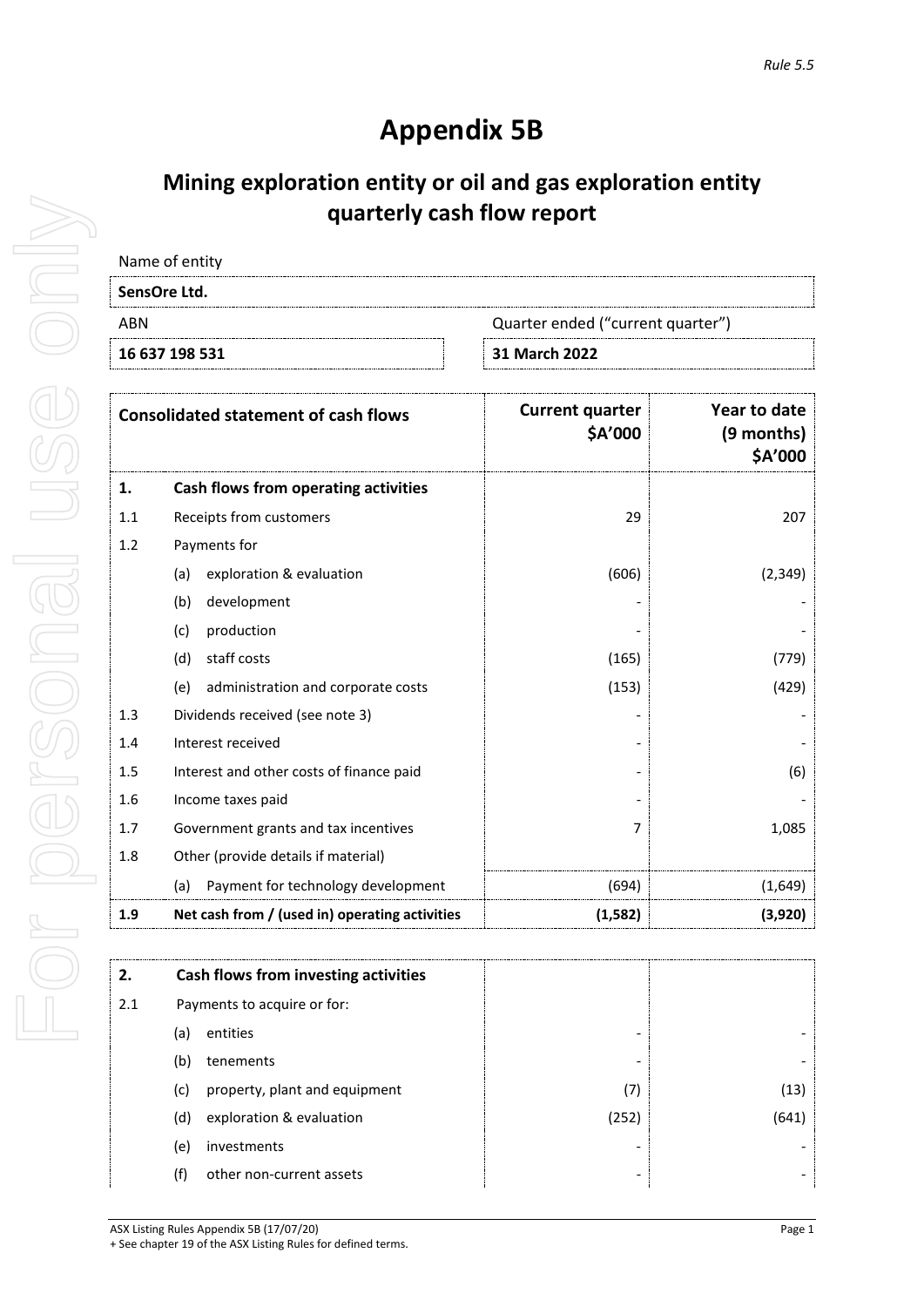| <b>Consolidated statement of cash flows</b> |                                                | <b>Current quarter</b><br>\$A'000 | Year to date<br>(9 months)<br>\$A'000 |
|---------------------------------------------|------------------------------------------------|-----------------------------------|---------------------------------------|
| 2.2                                         | Proceeds from the disposal of:                 |                                   |                                       |
|                                             | entities<br>(a)                                |                                   |                                       |
|                                             | (b)<br>tenements                               |                                   |                                       |
|                                             | (c)<br>property, plant and equipment           |                                   |                                       |
|                                             | (d)<br>investments                             |                                   |                                       |
|                                             | other non-current assets<br>(e)                |                                   |                                       |
| 2.3                                         | Cash flows from loans to other entities        |                                   |                                       |
| 2.4                                         | Dividends received (see note 3)                |                                   |                                       |
| 2.5                                         | Other (provide details if material)            |                                   |                                       |
| 2.6                                         | Net cash from / (used in) investing activities | (259)                             | (654)                                 |

| З.                                                           | Cash flows from financing activities                                                       |       |         |
|--------------------------------------------------------------|--------------------------------------------------------------------------------------------|-------|---------|
| 3.1                                                          | Proceeds from issues of equity securities<br>(excluding convertible debt securities)       | 7,484 | 9,839   |
| Proceeds from issue of convertible debt<br>3.2<br>securities |                                                                                            |       |         |
| 3.3                                                          | Proceeds from exercise of options                                                          |       |         |
| 3.4                                                          | Transaction costs related to issues of equity<br>securities or convertible debt securities | (704) | (1,075) |
| 3.5                                                          | Proceeds from borrowings                                                                   |       |         |
| 3.6                                                          | Repayment of borrowings                                                                    | (15)  | (47)    |
| 3.7<br>Transaction costs related to loans and<br>borrowings  |                                                                                            |       |         |
| 3.8                                                          | Dividends paid                                                                             |       |         |
| 3.9                                                          | Other (provide details if material)                                                        |       |         |
| 3.10                                                         | Net cash from / (used in) financing activities                                             | 6,765 | 9.773   |

| 4.  | Net increase / (decrease) in cash and cash<br>equivalents for the period |         |         |
|-----|--------------------------------------------------------------------------|---------|---------|
| 4.1 | Cash and cash equivalents at beginning of<br>period                      | 1.879   | 1.604   |
| 4.2 | Net cash from / (used in) operating activities<br>(item 1.9 above)       | (1,582) | (3,920) |
| 4.3 | Net cash from / (used in) investing activities<br>(item 2.6 above)       | (259)   | 654     |
| 4.4 | Net cash from / (used in) financing activities<br>(item 3.10 above)      | 6,765   | 9.773   |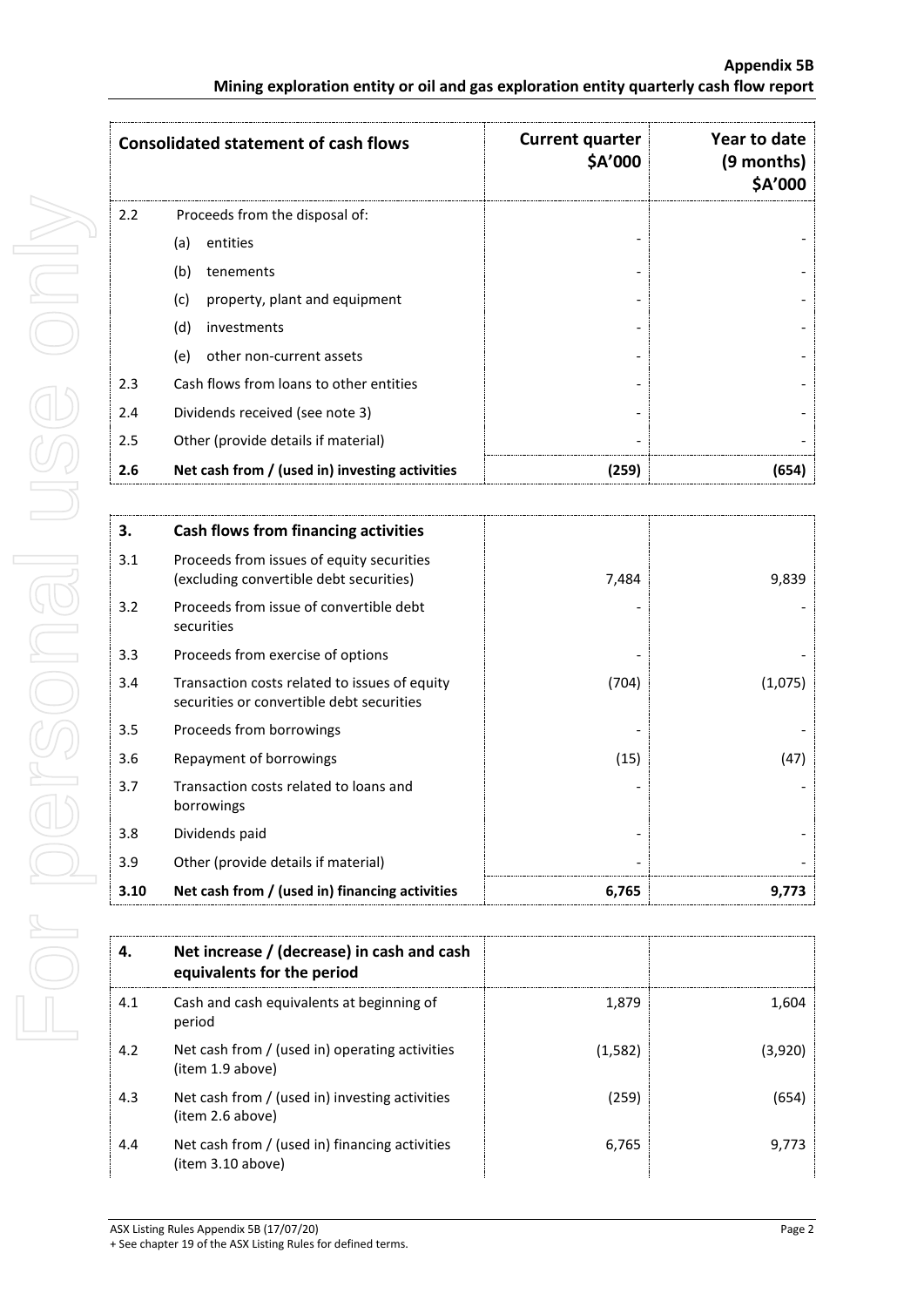| Consolidated statement of cash flows |                                                      | <b>Current quarter</b><br>\$A'000 | Year to date<br>(9 months)<br><b>\$A'000</b> |
|--------------------------------------|------------------------------------------------------|-----------------------------------|----------------------------------------------|
| 4.5                                  | Effect of movement in exchange rates on cash<br>held |                                   |                                              |
| 4.6                                  | Cash and cash equivalents at end of period           | 6.803                             |                                              |

| 5.  | <b>Reconciliation of cash and cash</b><br>equivalents<br>at the end of the quarter (as shown in the<br>consolidated statement of cash flows) to the<br>related items in the accounts | <b>Current quarter</b><br>\$A'000 | <b>Previous quarter</b><br><b>\$A'000</b> |
|-----|--------------------------------------------------------------------------------------------------------------------------------------------------------------------------------------|-----------------------------------|-------------------------------------------|
| 5.1 | <b>Bank balances</b>                                                                                                                                                                 | 6,751                             | 1,826                                     |
| 5.2 | Call deposits                                                                                                                                                                        | 53                                | 53                                        |
| 5.3 | <b>Bank overdrafts</b>                                                                                                                                                               |                                   |                                           |
| 5.4 | Other (provide details)                                                                                                                                                              |                                   |                                           |
| 5.5 | Cash and cash equivalents at end of quarter<br>(should equal item 4.6 above)                                                                                                         | 6,803                             | 1.879                                     |

|     | Payments to related parties of the entity and their associates                             | <b>Current quarter</b><br><b>SA'000</b> |
|-----|--------------------------------------------------------------------------------------------|-----------------------------------------|
| 6.1 | Aggregate amount of payments to related parties and their associates<br>included in item 1 |                                         |
| 6.2 | Aggregate amount of payments to related parties and their associates<br>included in item 2 |                                         |

*Note: if any amounts are shown in items 6.1 or 6.2, your quarterly activity report must include a description of, and an explanation for, such payments.*

| 7.  | <b>Financing facilities</b><br>Note: the term "facility' includes all forms of financing<br>arrangements available to the entity.<br>Add notes as necessary for an understanding of the sources<br>of finance available to the entity.                                                                                                               | <b>Total facility amount</b><br>at quarter end<br>\$A'000 | Amount drawn at<br>quarter end<br><b>\$A'000</b> |
|-----|------------------------------------------------------------------------------------------------------------------------------------------------------------------------------------------------------------------------------------------------------------------------------------------------------------------------------------------------------|-----------------------------------------------------------|--------------------------------------------------|
| 7.1 | Loan facilities                                                                                                                                                                                                                                                                                                                                      |                                                           |                                                  |
| 7.2 | Credit standby arrangements                                                                                                                                                                                                                                                                                                                          |                                                           |                                                  |
| 7.3 | Other (please specify)                                                                                                                                                                                                                                                                                                                               |                                                           |                                                  |
| 7.4 | <b>Total financing facilities</b>                                                                                                                                                                                                                                                                                                                    |                                                           |                                                  |
| 7.5 | Unused financing facilities available at quarter end                                                                                                                                                                                                                                                                                                 |                                                           |                                                  |
| 7.6 | Include in the box below a description of each facility above, including the lender, interest rate,<br>maturity date and whether it is secured or unsecured. If any additional financing facilities have been<br>entered into or are proposed to be entered into after quarter end, include a note providing details<br>of those facilities as well. |                                                           |                                                  |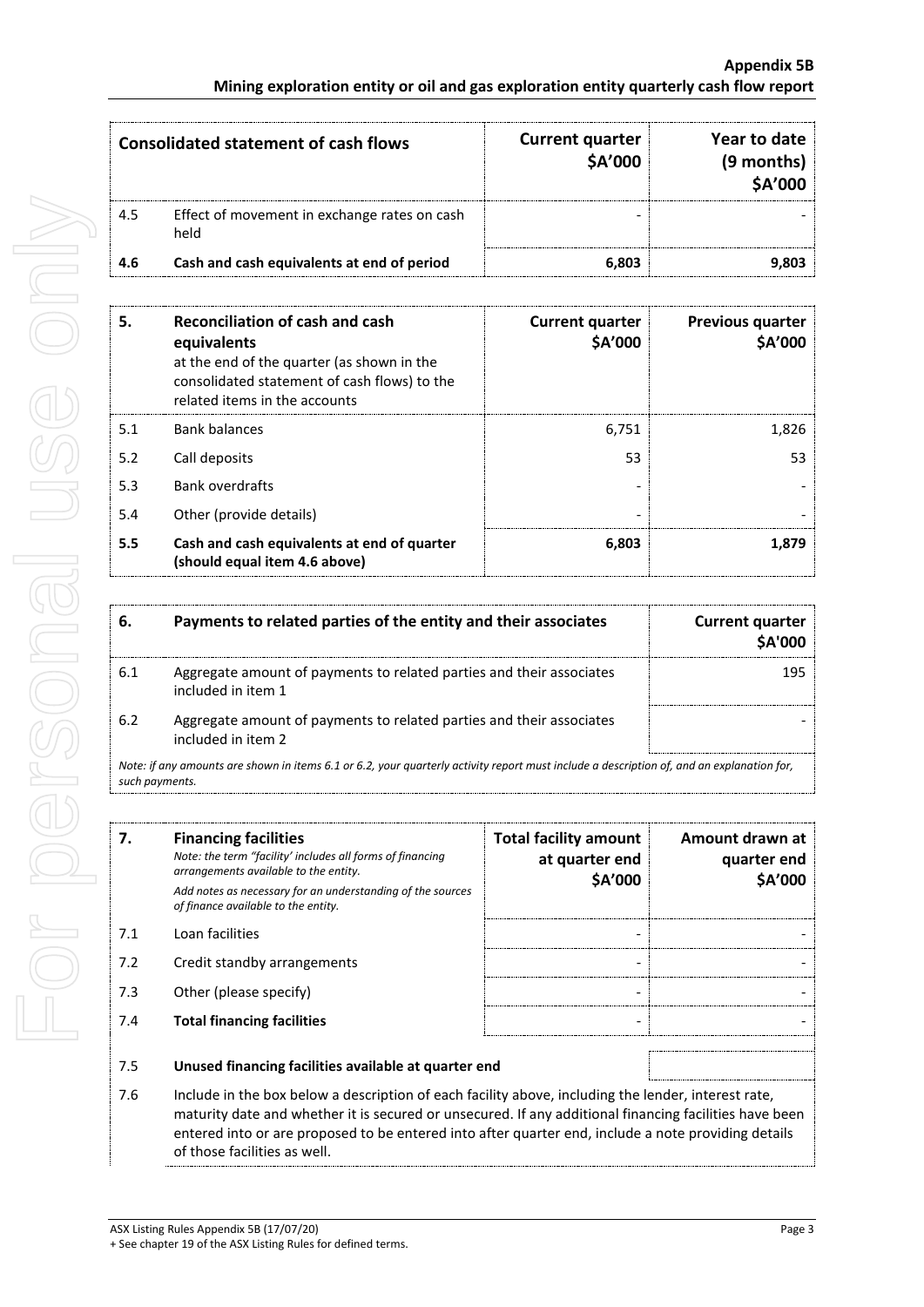Repayment of borrowings stated in item 3.6 above relates to repayment of insurance premium funding and payment of the Company's operating lease obligations on its corporate offices. Neither of these borrowings represent a 'financing facility available' to SensOre and are therefore not included in items 7.1, 7.2 or 7.3 above.

| 8.  |                                                                                                                                                                                                                                 | Estimated cash available for future operating activities                                                                                                                                                               | \$A'000 |
|-----|---------------------------------------------------------------------------------------------------------------------------------------------------------------------------------------------------------------------------------|------------------------------------------------------------------------------------------------------------------------------------------------------------------------------------------------------------------------|---------|
| 8.1 | Net cash from / (used in) operating activities (item 1.9)                                                                                                                                                                       |                                                                                                                                                                                                                        | (1,582) |
| 8.2 | item 2.1(d))                                                                                                                                                                                                                    | Payments for exploration & evaluation classified as investing activities                                                                                                                                               | (252)   |
| 8.3 |                                                                                                                                                                                                                                 | Total relevant outgoings (item 8.1 + item 8.2)                                                                                                                                                                         | (1,834) |
| 8.4 |                                                                                                                                                                                                                                 | Cash and cash equivalents at quarter end (item 4.6)                                                                                                                                                                    | 6,803   |
| 8.5 |                                                                                                                                                                                                                                 | Unused finance facilities available at quarter end (item 7.5)                                                                                                                                                          |         |
| 8.6 |                                                                                                                                                                                                                                 | Total available funding (item 8.4 + item 8.5)                                                                                                                                                                          | 6,803   |
| 8.7 |                                                                                                                                                                                                                                 | Estimated quarters of funding available (item 8.6 divided by item 8.3)                                                                                                                                                 | 3.71    |
|     | Note: if the entity has reported positive relevant outgoings (ie a net cash inflow) in item 8.3, answer item 8.7 as "N/A".<br>Otherwise, a figure for the estimated quarters of funding available must be included in item 8.7. |                                                                                                                                                                                                                        |         |
| 8.8 | If item 8.7 is less than 2 quarters, please provide answers to the following questions:                                                                                                                                         |                                                                                                                                                                                                                        |         |
|     | 8.8.1<br>Does the entity expect that it will continue to have the current level of net operating cash<br>flows for the time being and, if not, why not?                                                                         |                                                                                                                                                                                                                        |         |
|     | Answer:                                                                                                                                                                                                                         |                                                                                                                                                                                                                        |         |
|     | 8.8.2                                                                                                                                                                                                                           | Has the entity taken any steps, or does it propose to take any steps, to raise further cash to<br>fund its operations and, if so, what are those steps and how likely does it believe that they<br>will be successful? |         |
|     | Answer:                                                                                                                                                                                                                         |                                                                                                                                                                                                                        |         |
|     | 8.8.3<br>Does the entity expect to be able to continue its operations and to meet its business<br>objectives and, if so, on what basis?                                                                                         |                                                                                                                                                                                                                        |         |
|     | Answer:                                                                                                                                                                                                                         |                                                                                                                                                                                                                        |         |
|     |                                                                                                                                                                                                                                 | Note: where item 8.7 is less than 2 quarters, all of questions 8.8.1, 8.8.2 and 8.8.3 above must be answered.                                                                                                          |         |